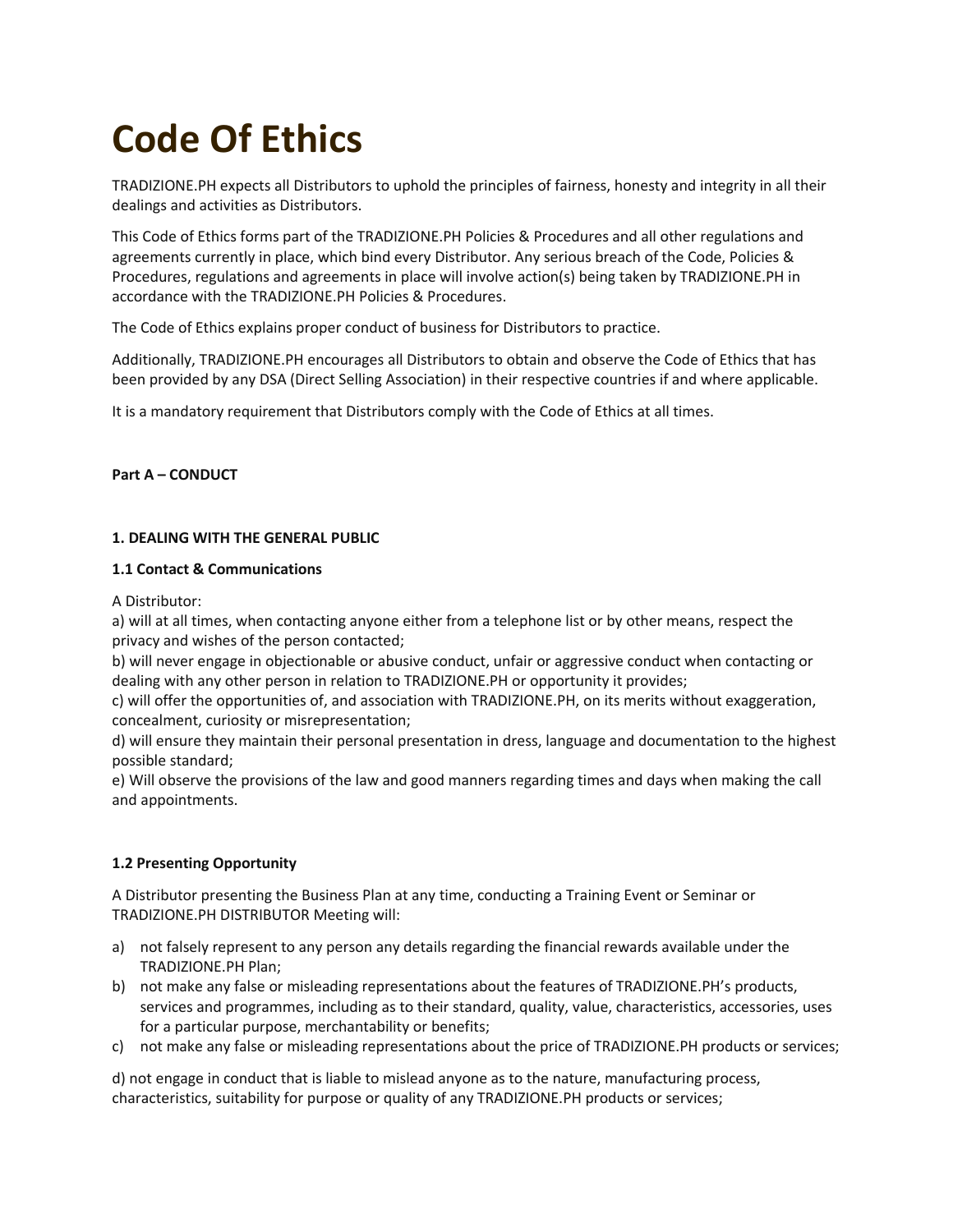e) not make any false or misleading representations concerning the need by anyone for goods or services; f) make it thoroughly clear to any person to whom the Distributor discusses the opportunity that financial rewards to Distributors are based on an Distributor's individual performance;

g) use official literature as approved by TRADIZIONE.PH including forms, scripts and other tools.

## **1.3 Conducting Business**

A Distributor must not at any time:

- a) take advantage of another person's disabilities or weaknesses, such as illness, age, infirmity, lack of education or unfamiliarity with language;
- b) actively solicit or demand orders for TRADIZIONE.PH products by anything other than an offer to collate any order a Distributor wishes to make, including by the use of physical force, undue harassment or coercion;
- c) refuse to identify themselves when requested to do so.

#### **1.4 Explaining the Business Plan**

When presenting or discussing the TRADIZIONE.PH Business Plan and the Benefits which might be available, a Distributor must generally rely for reference on TRADIZIONE.PH literature and observe the following regarding the contents of the Business Plan:

a) if predictions as to profitability are made, they should reflect what an average person carrying on the Business would achieve under normal circumstances;

b) if any estimates of profits are made, the assumptions on which they are based should be clearly stated;

c) where there is no previous experience on which to base expectations as to profitability, this should be stated when making the representation.

When presenting or discussing the TRADIZIONE.PH Business Plan, a Distributor must not make false representations concerning:

- a) any risks likely to be associated with carrying on the Business;
- b) the amount of time the average person would have to devote to carrying on the Business;
- c) the annual expenditure and the annual gross income which the average person carrying on the Business might expect and the method of calculating those figures.

#### **Part B – OBLIGATIONS**

#### **2. GENERAL OBLIGATIONS**

2.1 Authorisation Limit

Authorisation of a Distributor is limited. They shall refer any matter pertaining to TRADIZIONE.PH to the designated Company Representative. A Distributor shall not interfere in any decision-making process without prior written approval from the Company Representative.

#### **2.2 Poaching Distributors**

TRADIZIONE.PH does not condone the intentional poaching of other competitors' Distributors or Distributors from another line of referralship within the TRADIZIONE.PH Business.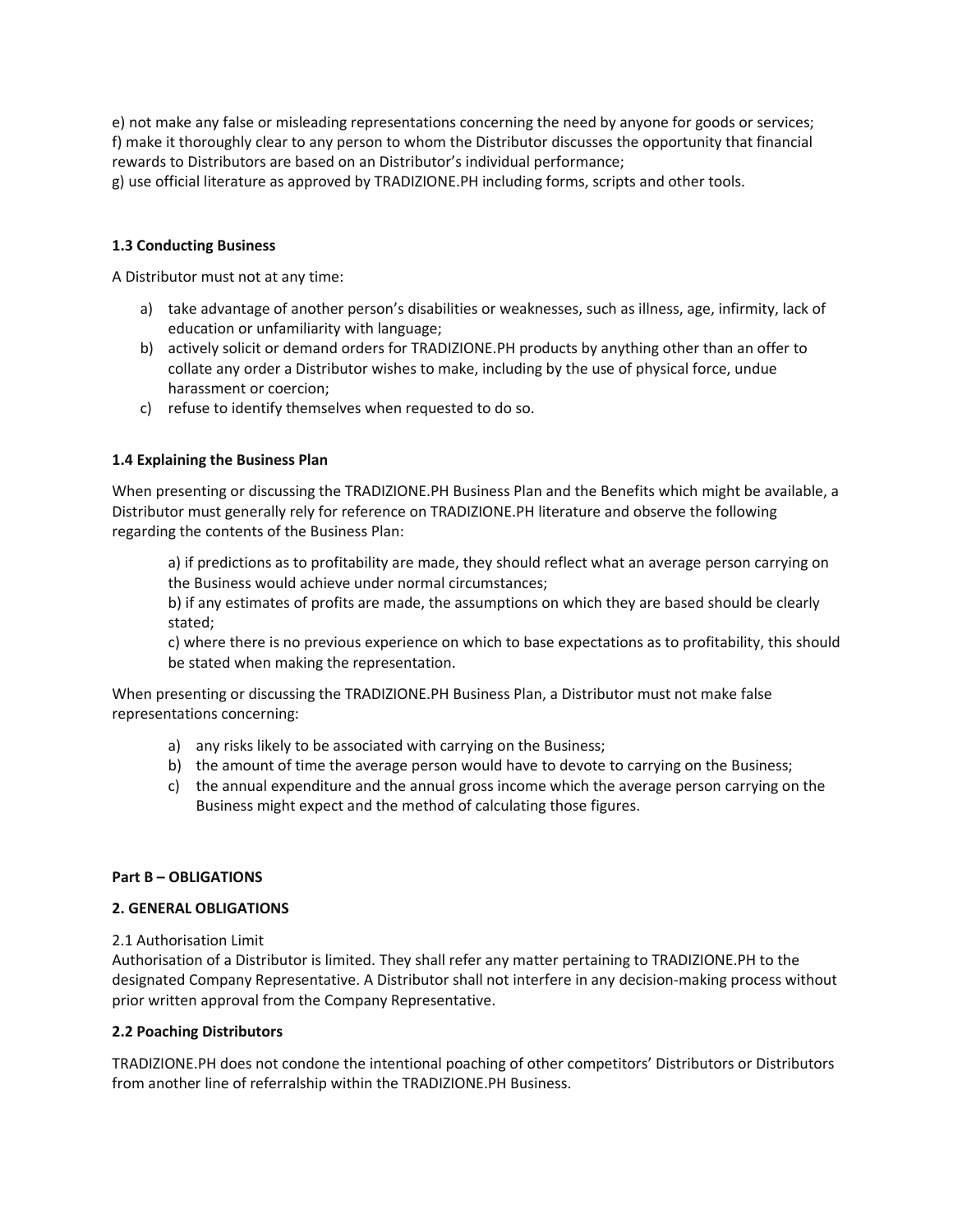## **3. USE OF TRADIZIONE.PH PROPERTY**

As trademarks, logos and service marks are registered and owned by TRADIZIONE.PH and/or its affiliates, all written materials are the copyright of TRADIZIONE.PH. The use of trademarks, logos or service marks or the publication of copyright materials may only be undertaken with the written authorisation from TRADIZIONE.PH and not otherwise.

## **4. PRODUCT CLAIMS**

TRADIZIONE.PH publishes detailed data about its products which is verifiable, accurate and complete. A Distributor must not make claims about any TRADIZIONE.PH products or services unless they are sourced from appropriate official TRADIZIONE.PH literature and accurately reflect the information contained in the appropriate literature.

# **5. OBLIGATIONS OF DISTRIBUTOR**

#### **5.1 Promote Ethical Business Practice**

A Distributor will:

a) ensure the Distributors in his/her group are aware of this Code and at all times carry out their Business relationships either within the group or with Distributors of the public in a lawful manner, with courtesy and integrity, and in accordance with this Code;

b) ensure they remain well informed regarding laws applicable to the Business and duties of a Distributor including other essential facts and public policies or regulations which may affect such Business and duties; c) keep confidential and not unethically use information that may be of detriment to another Distributor's Business.

# **5.2 TRADIZIONE.PH's Obligations**

TRADIZIONE.PH will ensure that:

a) its employees will at all times act in a manner which does not conflict with the best legitimate interests of a Distributor and carry out duties in accordance with professional courtesy and integrity;

b) Distributors are kept well informed regarding laws applicable to the Business and duties of Distributors and other essential facts and public policies which affect such Business and duties and will comply with all the requirements thereof;

c) full cooperation of its employees is given to Distributors with respect to advising them about matters which affect them;

d) it acts in the Distributors' legitimate interest to the best of its abilities.

#### **Part C – APPLICATIONS**

# **6. APPLICATION OF THE CODE OF ETHICS**

TRADIZIONE.PH and a Distributor will accept the Code of Ethics entirely and observe its provisions.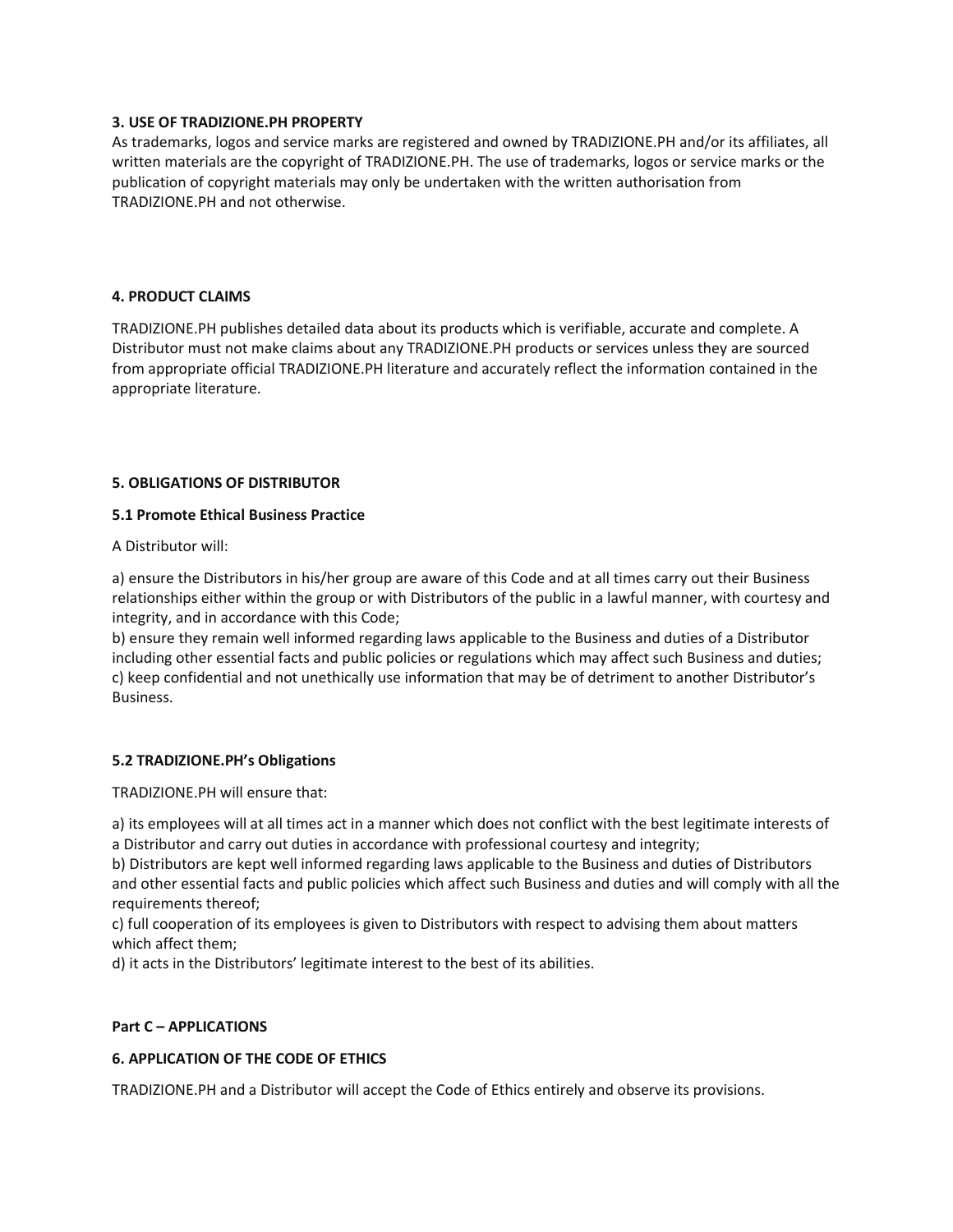## **6.1 Compliance**

TRADIZIONE.PH and a Distributor will ensure full compliance of the Code:

a) in TRADIZIONE.PH's case by Directors, Executives and all other employees; b) in the Distributor's case by the Distributor and their Downlines.

## **6.2 Administration**

TRADIZIONE.PH will administer its dealings with Distributors in a manner that is conducive to compliance of the Code of Ethics.

# **7. ETHICAL CONTACT**

Distributor(s) must not:

a) tout for or on behalf of another MLM Company or Direct Selling Company;

- b) divulge confidential information to unauthorised persons or for unauthorised or unethical purposes;
- c) discuss financial aspects of other Distributors' Businesses;
- d) encourage another Distributor to change line of referralship;
- e) engage in Cross Lining or Poaching;
- f) encourage or induce any other person to engage in Cross Lining or Poaching;

g) use TRADIZIONE.PH's sponsored Functions, Literatures or CDs to support Cross Lining or Poaching.

## **8. POTENTIAL DISTRIBUTOR ASSISTANCE**

A Distributor, either with or without an Upline's assistance, must at all times complete all relevant parts of an Application in the presence of the Prospect.

#### **8.1 Explanation to Prospect**

A Sponsor or Upline must explain to the Prospect, and complete in their presence, the details of the Online Application Forms so that the Prospect comprehends that they are personally introduced by the Upline or Referrer.

#### **8.2 Application Subject to Acceptance**

The Application Form is subject to TRADIZIONE.PH's discretion in accepting it as a valid application and making the appointment of that person as a Distributor.

# **9. COMPLAINTS**

If a Distributor becomes aware of a breach of this Code, and wishes to proceed to lodge a complaint, the complaint should be made in writing in accordance to TRADIZIONE.PH Policies & Procedures.